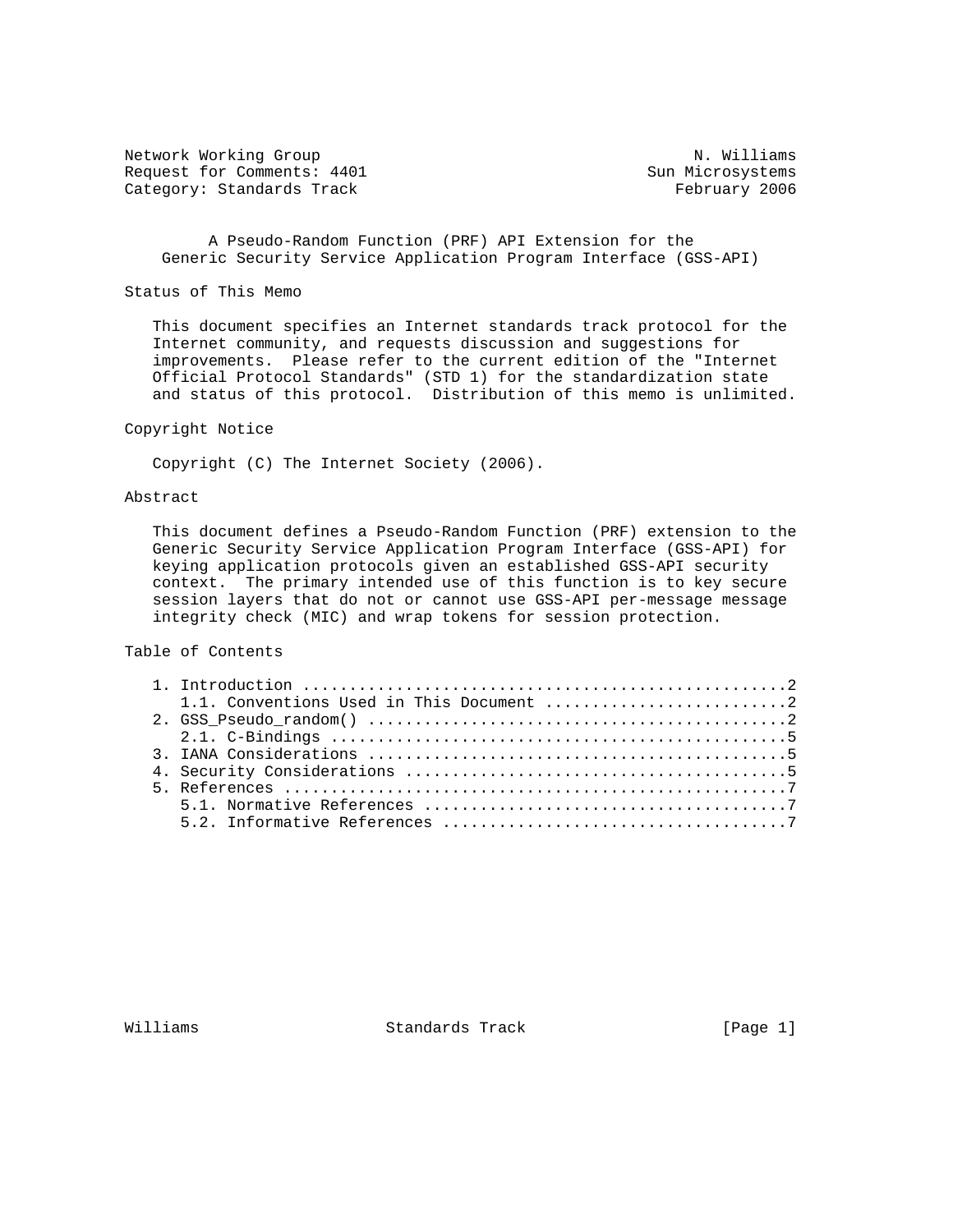## 1. Introduction

 A need has arisen for users of the GSS-API to key applications' cryptographic protocols using established GSS-API security contexts. Such applications can use the GSS-API [RFC2743] for authentication, but not for transport security (for whatever reasons), and since the GSS-API does not provide a method for obtaining keying material from established security contexts, such applications cannot make effective use of the GSS-API.

 To address this need, we define a pseudo-random function (PRF) extension to the GSS-API.

 Though this document specifies an abstract API as an extension to the GSS-API version 2, update 1, and though it specifies the bindings of this extension for the C programming language, it does not specify a revision of the GSS-API and so does not address the matter of how portable applications detect support for and ensure access to this extension. We defer this matter to an expected, comprehensive update to the GSS-API.

1.1. Conventions Used in This Document

 The key words "MUST", "MUST NOT", "REQUIRED", "SHALL", "SHALL NOT", "SHOULD", "SHOULD NOT", "RECOMMENDED", "MAY", and "OPTIONAL" in this document are to be interpreted as described in [RFC2119].

2. GSS\_Pseudo\_random()

Inputs:

- o context CONTEXT handle,
- o prf\_key INTEGER,
- o prf\_in OCTET STRING,
- o desired\_output\_len INTEGER

Outputs:

- o major\_status INTEGER,
- o minor\_status INTEGER,
- o prf\_out OCTET STRING

Williams Standards Track [Page 2]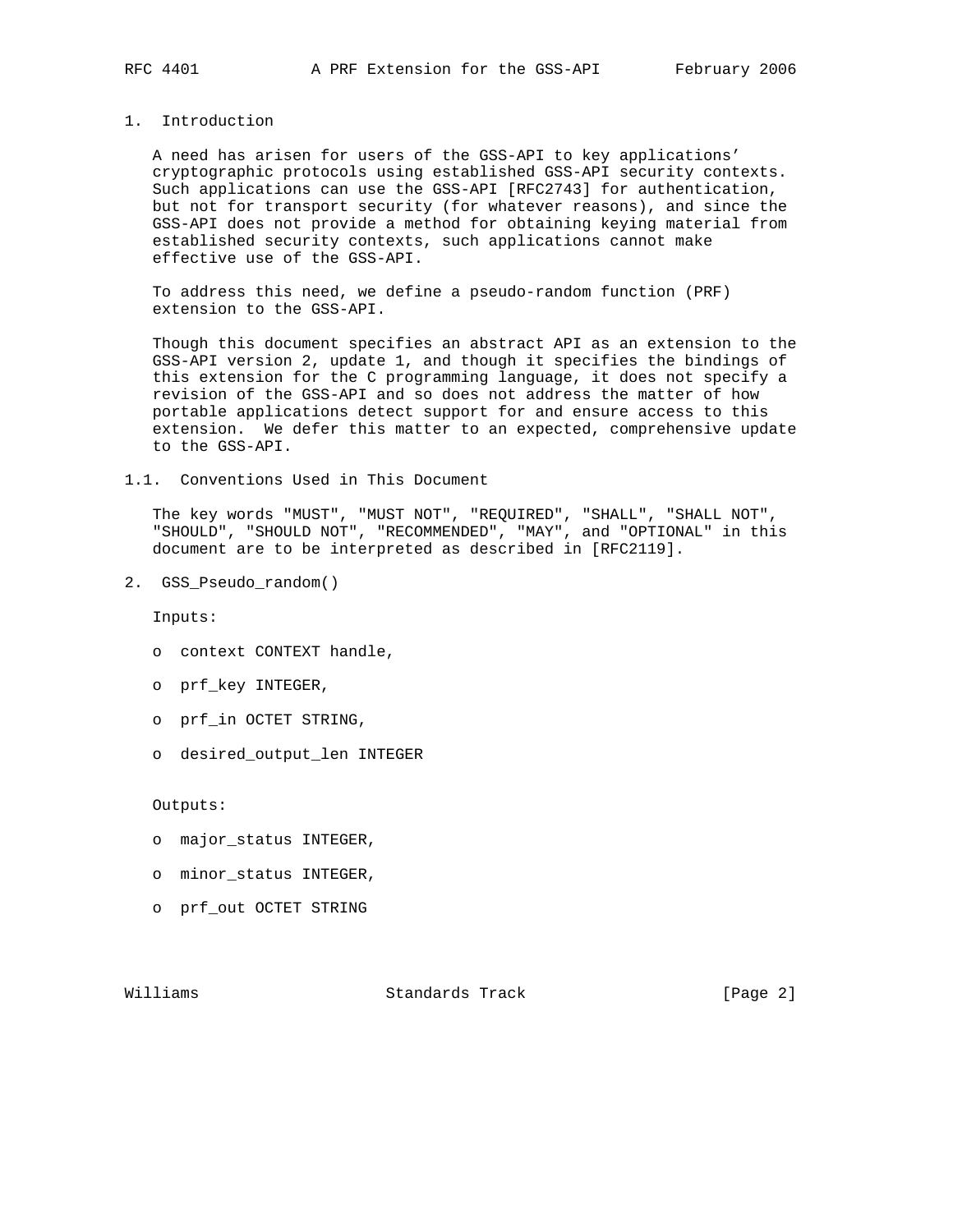Return major\_status codes:

- o GSS\_S\_COMPLETE indicates no error.
- o GSS\_S\_NO\_CONTEXT indicates that a null context has been provided as input.
- o GSS\_S\_CONTEXT\_EXPIRED indicates that an expired context has been provided as input.
- o GSS\_S\_UNAVAILABLE indicates that the mechanism lacks support for this function or, if the security context is not fully established, that the context is not ready to compute the PRF with the given prf\_key, or that the given prf\_key is not available.
- o GSS\_S\_FAILURE indicates general failure, possibly due to the given input data being too large or of zero length, or due to the desired\_output\_len being zero; the minor status code may provide additional information.

 This function applies the established context's mechanism's keyed pseudo-random function (PRF) to the input data ('prf\_in'), keyed with key material associated with the given security context and identified by 'prf\_key', and outputs the resulting octet string ('prf\_out') of desired\_output\_len length.

The minimum input data length is one octet.

 Mechanisms MUST be able to consume all the provided prf\_in input data that is 2^14 or fewer octets.

 If a mechanism cannot consume as much input data as provided by the caller, then GSS\_Pseudo\_random() MUST return GSS\_S\_FAILURE.

The minimum desired\_output\_len is one.

Mechanisms MUST be able to output at least up to 2^14 octets.

 If the implementation cannot produce the desired output due to lack of resources, then it MUST return GSS\_S\_FAILURE and MUST set a suitable minor status code.

 The prf\_key can take on the following values: GSS\_C\_PRF\_KEY\_FULL, GSS\_C\_PRF\_KEY\_PARTIAL, or mechanism-specific values, if any. This parameter is intended to distinguish between the best cryptographic keys that may be available only after full security context establishment and keys that may be available prior to full security context establishment. For some mechanisms, or contexts, those two

Williams Standards Track [Page 3]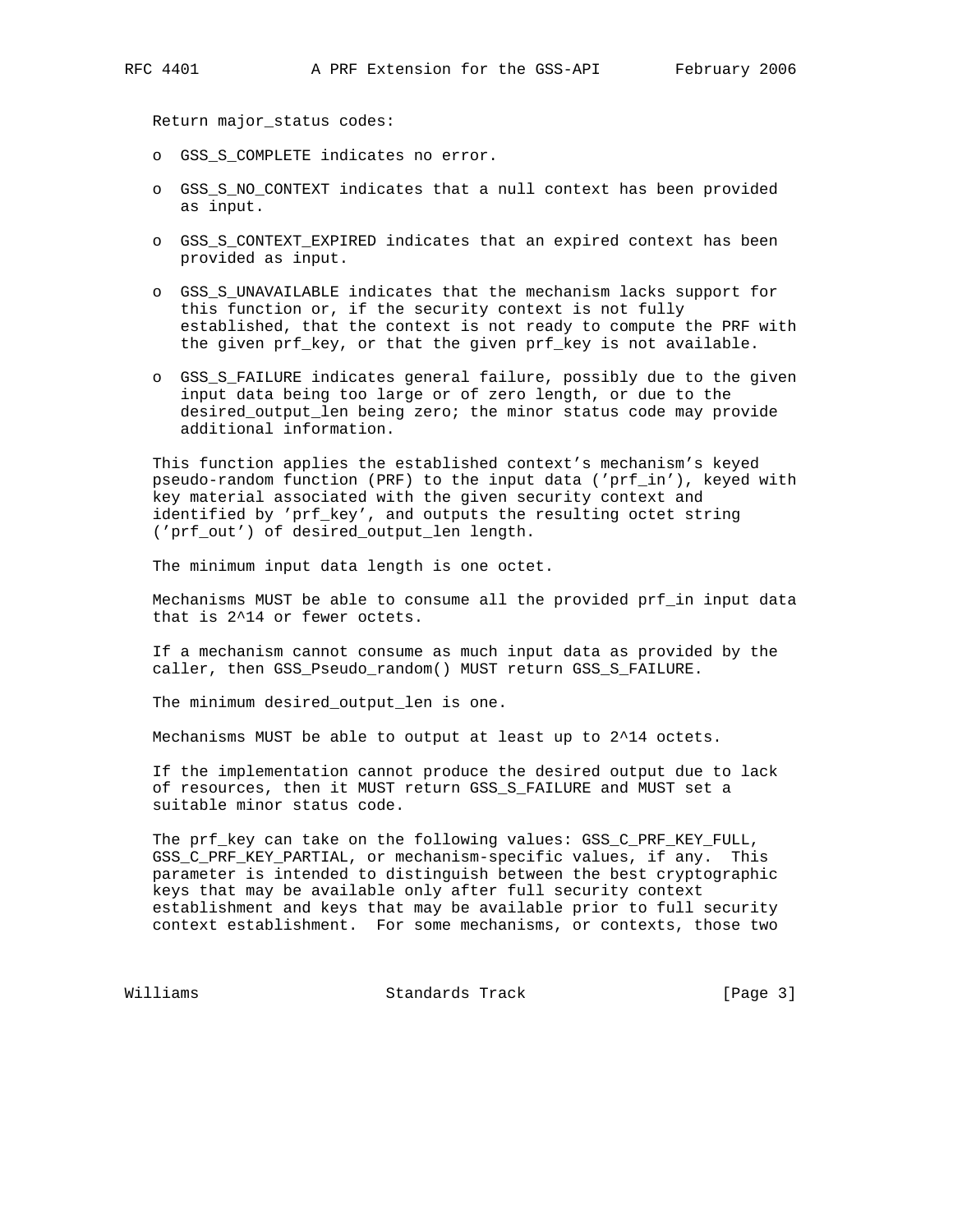prf\_key values MAY refer to the same cryptographic keys; for mechanisms like the Kerberos V GSS-API mechanism [RFC1964] where one peer may assert a key that may be considered better than the others they MAY be different keys.

 GSS\_C\_PRF\_KEY\_PARTIAL corresponds to a key that would have been used while the security context was partially established, even if it is fully established when GSS\_Pseudo\_random() is actually called. Mechanism-specific prf\_key values are intended to refer to any other keys that may be available.

 The GSS\_C\_PRF\_KEY\_FULL value corresponds to the best key available for fully-established security contexts.

GSS\_Pseudo\_random() has the following properties:

- o its output string MUST be a pseudo-random function [GGM1] [GGM2] of the input keyed with key material from the given security context -- the chances of getting the same output given different input parameters should be exponentially small.
- o when successfully applied to the same inputs by an initiator and acceptor using the same security context, it MUST produce the \_same results\_ for both, the initiator and acceptor, even if called multiple times (as long as the security context is not expired).
- o upon full establishment of a security context, all cryptographic keys and/or negotiations used for computing the PRF with any prf\_key MUST be authenticated (mutually, if mutual authentication is in effect for the given security context).
- o the outputs of the mechanism's GSS\_Pseudo\_random() (for different inputs) and its per-message tokens for the given security context MUST be "cryptographically separate"; in other words, it must not be feasible to recover key material for one mechanism operation or transform its tokens and PRF outputs from one to the other given only said tokens and PRF outputs. (This is a fancy way of saying that key derivation and strong cryptographic operations and constructions must be used.)
- o as implied by the above requirement, it MUST NOT be possible to access any raw keys of a security context through GSS\_Pseudo\_random(), no matter what inputs are given.

Williams **Standards Track** [Page 4]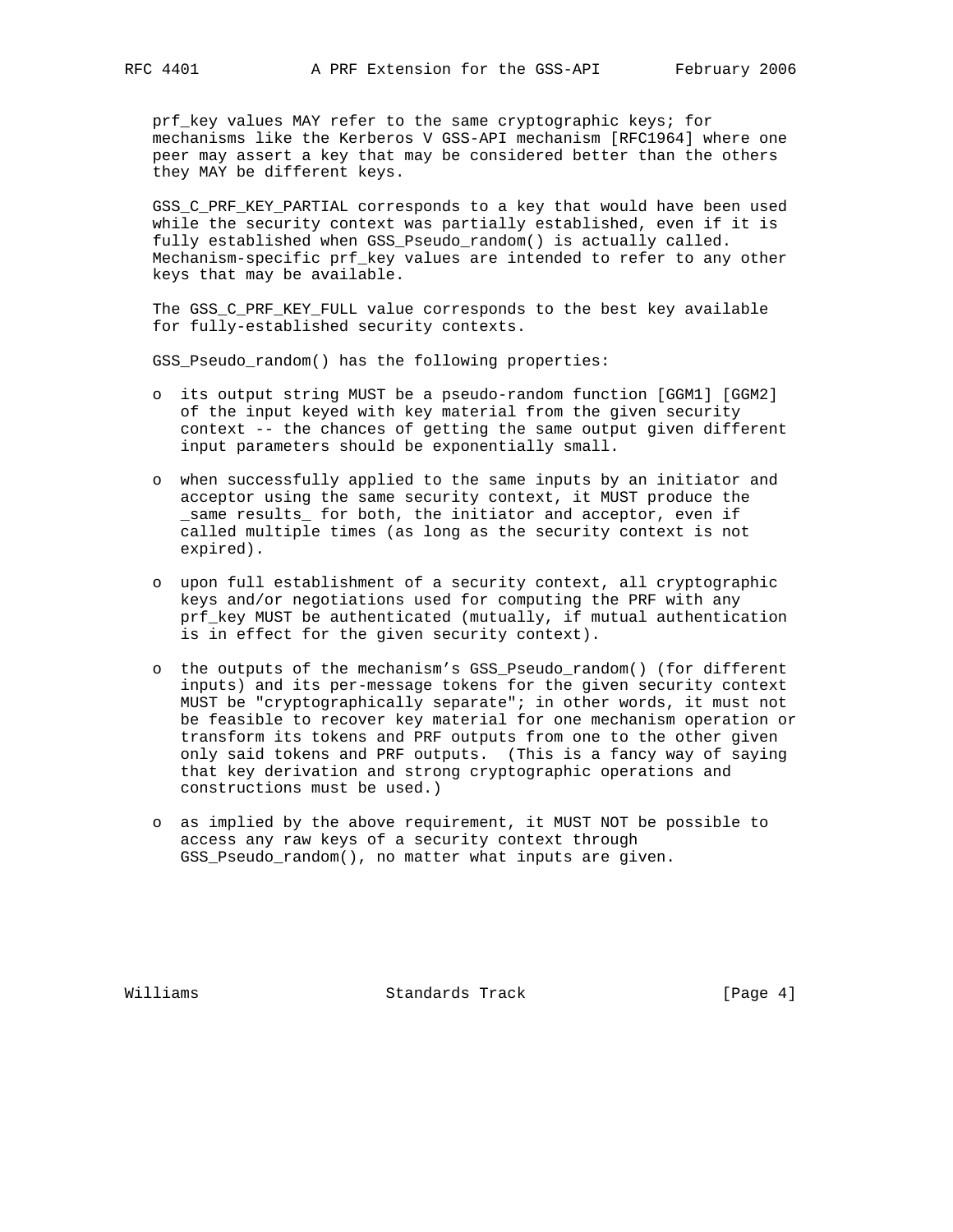```
2.1. C-Bindings
```

```
 #define GSS_C_PRF_KEY_FULL 0
  #define GSS_C_PRF_KEY_PARTIAL 1
  OM_uint32 gss_pseudo_random(
  OM_uint32 *minor_status,
  gss_ctx_id_t context,
int prf_key,
const gss_buffer_t    prf_in,
ssize_t desired_output_len,
 gss_buffer_t prf_out
  );
```
Additional major status codes for the C-bindings:

- o GSS\_S\_CALL\_INACCESSIBLE\_READ
- o GSS\_S\_CALL\_INACCESSIBLE\_WRITE

See [RFC2744].

3. IANA Considerations

 This document has no IANA considerations currently. If and when a relevant IANA registry of GSS-API symbols is created, then the generic and language-specific function names, constant names, and constant values described above should be added to such a registry.

4. Security Considerations

 Care should be taken in properly designing a mechanism's PRF function.

 GSS mechanisms' PRF functions should use a key derived from contexts' authenticated session keys and should preserve the forward security properties of the mechanisms' key exchanges.

 Some mechanisms may support the GSS PRF function with security contexts that are not fully established, but applications MUST assume that authentication, mutual or otherwise, has not completed until the security context is fully established.

 Callers of GSS\_Pseudo\_random() should avoid accidentally calling it with the same inputs. One useful technique is to prepend to the prf\_in input string, by convention, a string indicating the intended purpose of the PRF output in such a way that unique contexts in which the function is called yield unique inputs to it.

Williams **Standards Track** [Page 5]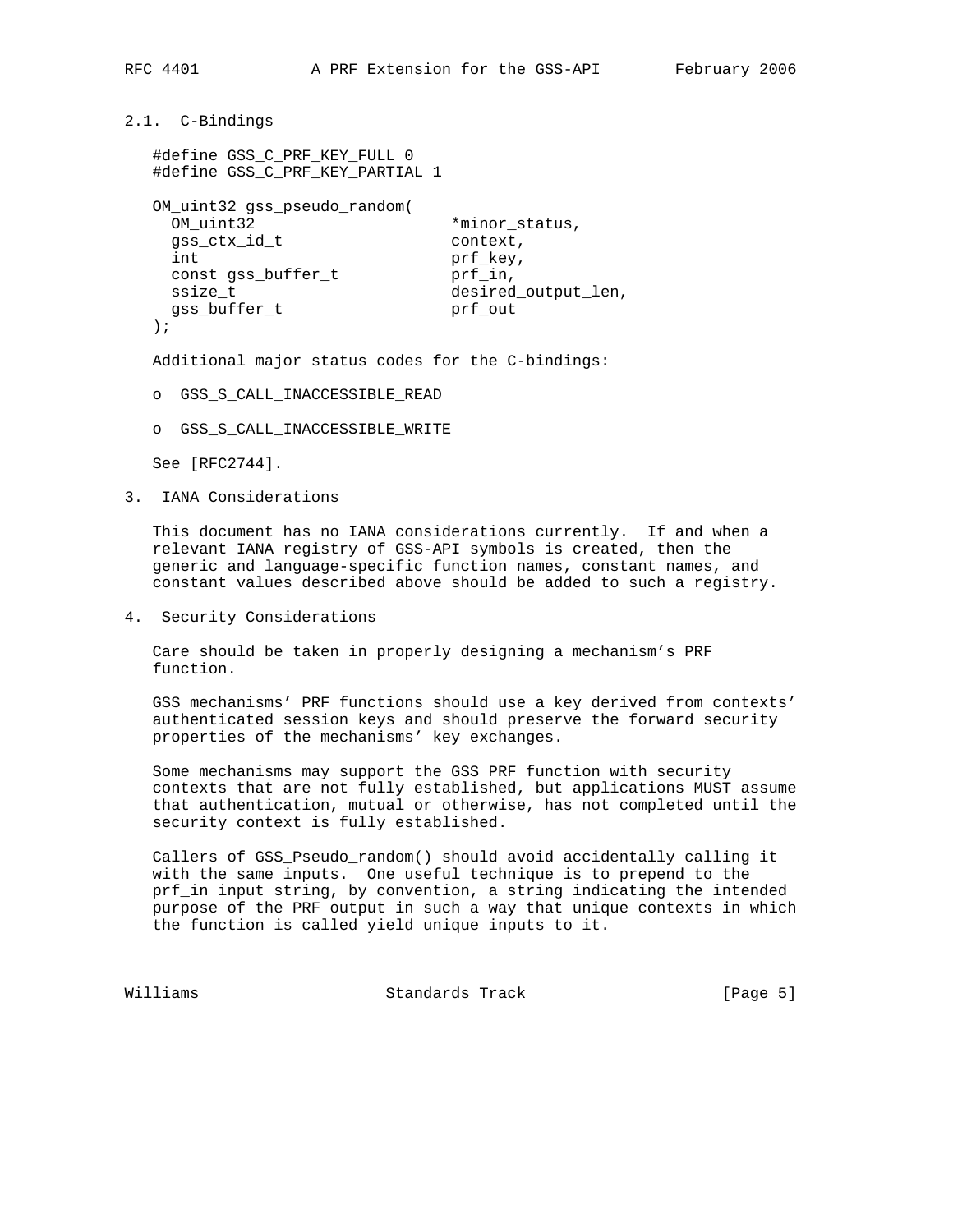Pseudo-random functions are, by their nature, capable of producing only limited amounts of cryptographically secure output. The exact amount of output that one can safely use, unfortunately, varies from one PRF to another (which prevents us from recommending specific numbers). Because of this, we recommend that unless you really know what you are doing (i.e., you are a cryptographer and are qualified to pass judgement on cryptographic functions in areas of period, presence of short cycles, etc.), you limit the amount of the PRF output used to the necessary minimum. See [RFC4086] for more information about "Randomness Requirements for Security".

 For some mechanisms, the computational cost of computing GSS Pseudo random() may increase significantly as the length of the prf\_in data and/or the desired\_output\_length increase. This means that if an application can be tricked into providing very large input octet strings and requesting very long output octet strings, then that may constitute a denial of service attack on the application; therefore, applications SHOULD place appropriate limits on the size of any input octet strings received from their peers without integrity protection.

Williams Standards Track [Page 6]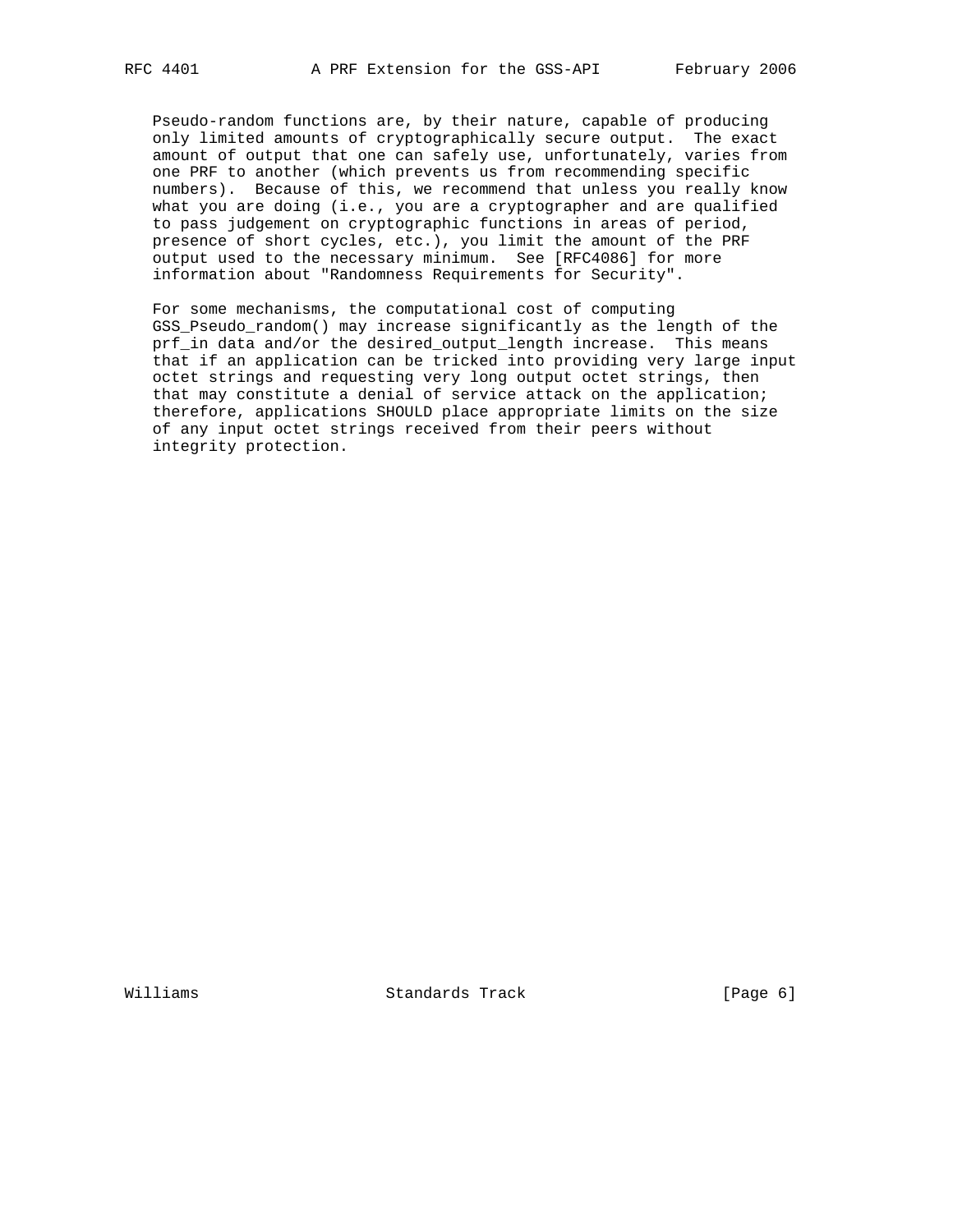## 5. References

- 5.1. Normative References
	- [GGM1] Goldreich, O., Goldwasser, S., and S. Micali, "How to Construct Random Functions", Journal of the ACM, October 1986.
	- [RFC2119] Bradner, S., "Key words for use in RFCs to Indicate Requirement Levels", BCP 14, RFC 2119, March 1997.
	- [RFC2743] Linn, J., "Generic Security Service Application Program Interface Version 2, Update 1", RFC 2743, January 2000.
	- [RFC2744] Wray, J., "Generic Security Service API Version 2 : C-bindings", RFC 2744, January 2000.
- 5.2. Informative References
	- [GGM2] Goldreich, O., Goldwasser, S., and S. Micali, "On the Cryptographic Applications of Random Functions", Proceedings of CRYPTO 84 on Advances in cryptology, 1985.
	- [RFC4086] Eastlake, D., 3rd, Schiller, J., and S. Crocker, "Randomness Requirements for Security", BCP 106, RFC 4086, June 2005.
	- [RFC1964] Linn, J., "The Kerberos Version 5 GSS-API Mechanism", RFC 1964, June 1996.

Author's Address

 Nicolas Williams Sun Microsystems 5300 Riata Trace Ct Austin, TX 78727 US

EMail: Nicolas.Williams@sun.com

Williams **Standards Track** [Page 7]